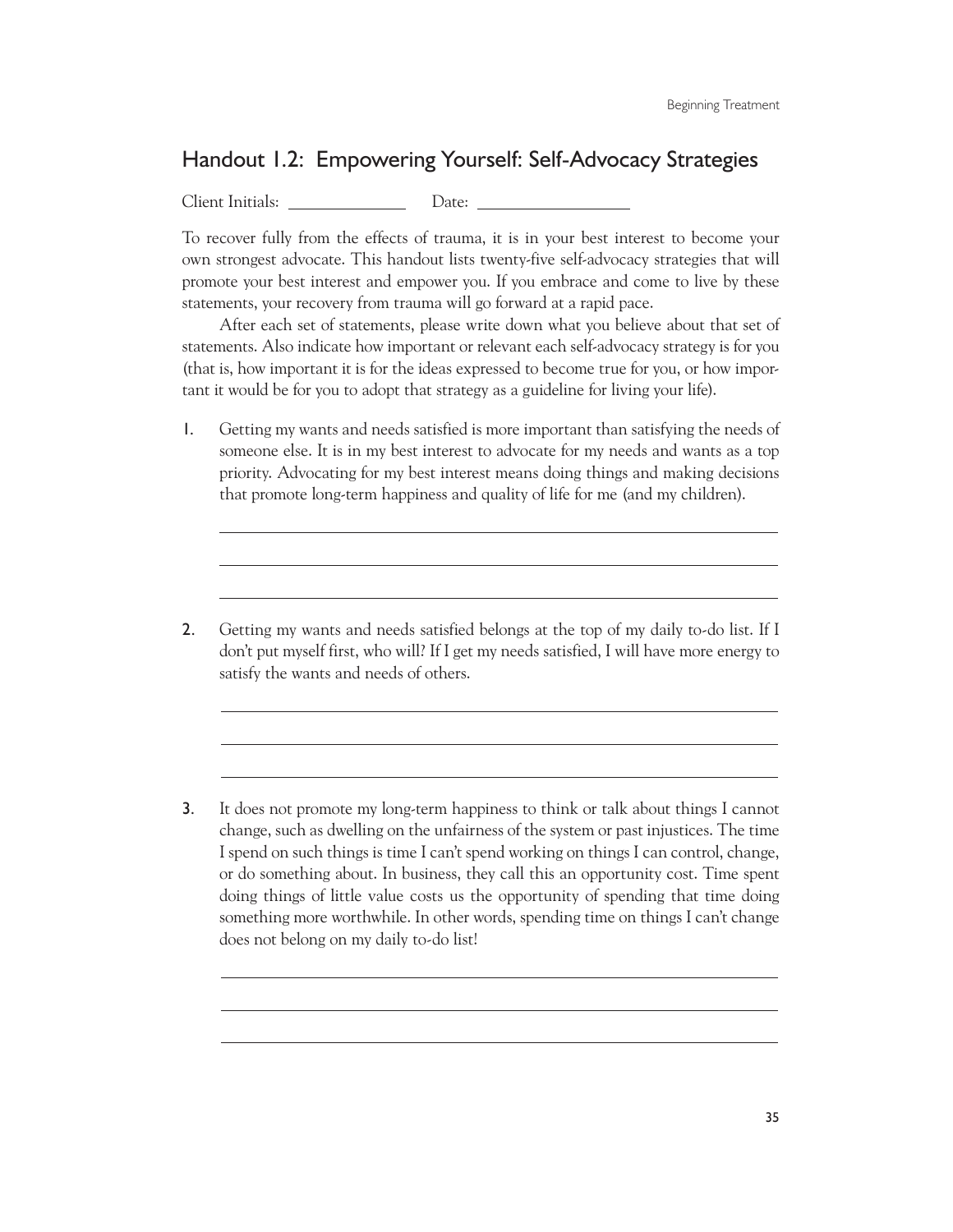Treating PTSD in Battered Women

 $\overline{a}$ 

 $\overline{a}$ 

 $\overline{a}$ 

 $\overline{a}$ 

 $\overline{a}$ 

- 4. To get my needs met, it is in my best interest to tell people how I feel (for example, "I'm upset" or "My feelings are hurt") and what I want (for example, "I would appreciate it if …"). Other people can't read my mind and won't know how I feel or what I want unless I tell them.
- 5. It is in my best interest to stand up for my rights and not allow myself to be taken advantage of. I not only deserve respect, I must demand respect. To demand respect means not tolerating disrespect.
- 6. It's a good idea to make decisions based on what is in my best interest (and my children's best interest). It is in my best interest to stop doing things because I think I should. The question to ask myself when trying to decide what to do is "What course of action is most likely to promote my long-term happiness or quality of life?"
- 7. When I do something or make a decision in order to get immediate relief from painful feelings, chances are good that I'm not acting in my best interest.
- 8. If a decision will lead to either guilt or resentment, go with guilt! (Because this means it's more likely I will be acting in my best interest rather than someone else's.)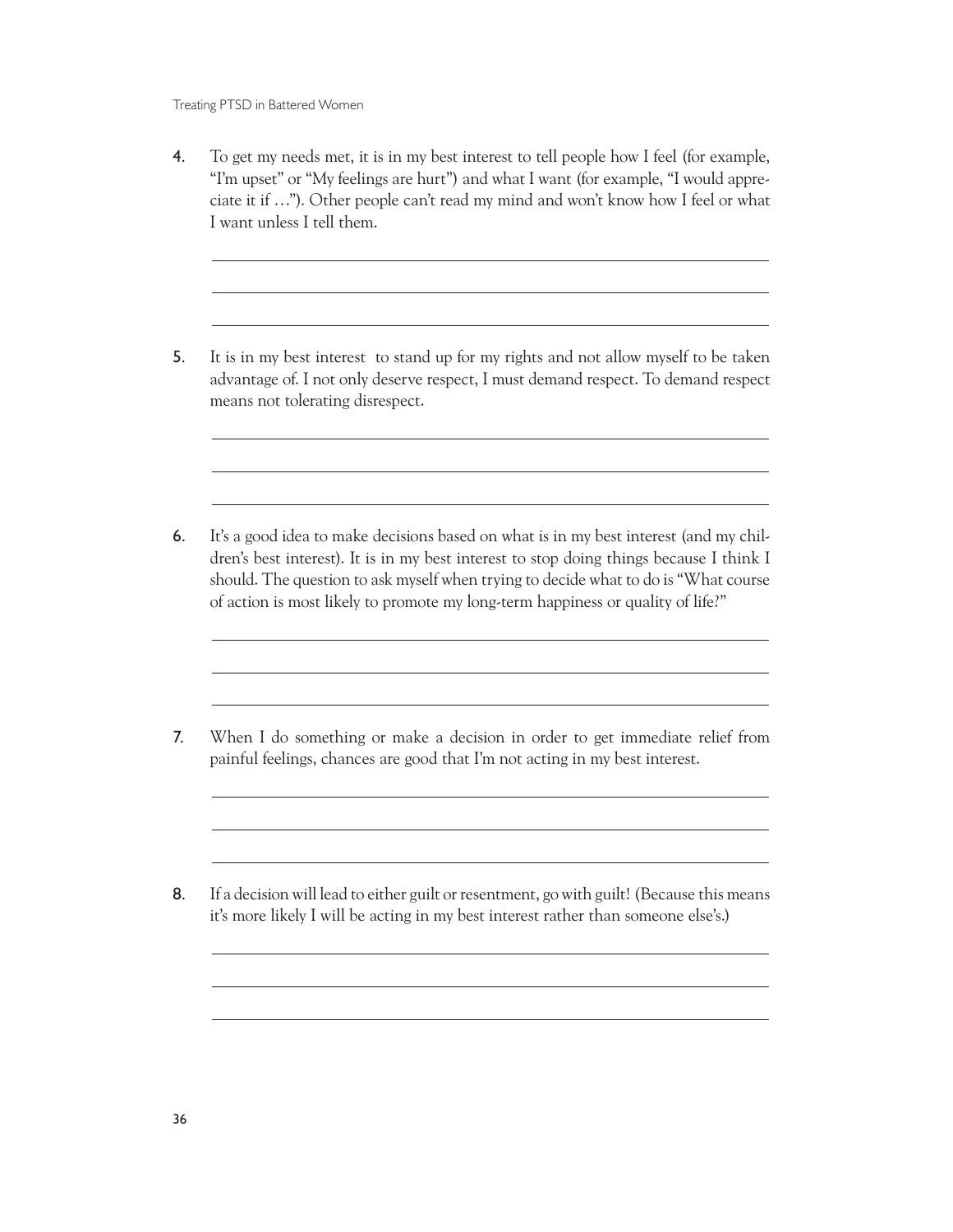9. Strong feelings associated with thoughts or ideas are not evidence that those ideas are correct (or incorrect). It is not in my best interest to make important decisions based on how I feel about things; important decisions should be made on the basis of the evidence and an intellectual analysis of what is in my best interest.

 $\overline{a}$ 

 $\overline{a}$ 

 $\overline{a}$ 

 $\overline{a}$ 

 $\overline{a}$ 

- 10. If I'm in a high state of distress (anxiety, worry, dread, depression, and so on) about an important decision I think I have to make, any course of action that will give me immediate relief from this distress is not likely to be in my best interest. It has been said that "when anxiety goes up, IQ goes down." If I achieve a state of calm before making important decisions, I will be more objective and think more clearly.
- 11. Just because somebody says that I have negative qualities does not mean it's true. However, I do not have control over the words that come out of other people's mouths. It is in my best interest to remember that words are just sound waves (not fists or baseball bats).
- 12. Just because someone blames or blamed me does not mean it was my fault.
- 13. Just because someone apologizes to me for some wrongdoing does not mean I am obligated to do what that person wants or to go back to the way things were, whether or not I forgive the person.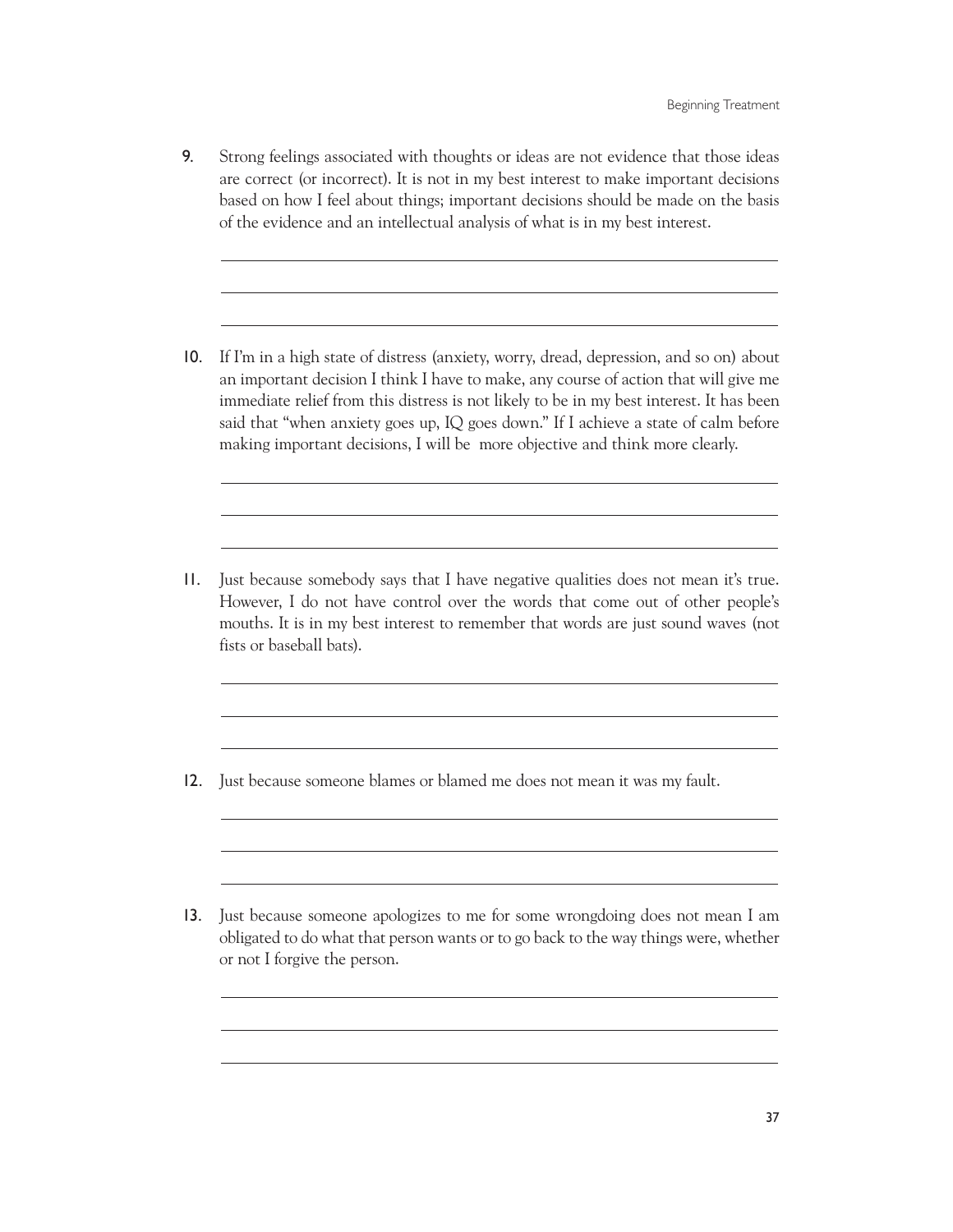$\overline{a}$ 

 $\overline{a}$ 

 $\overline{a}$ 

 $\overline{a}$ 

- 14. If I never say "could have" or "should have" again, I will be a happier person.
- 15. Tearing myself down with put-downs, such as "I'm worthless (stupid, never going to be happy, and so on)," makes me feel depressed and want to give up or go away. It is in my best interest to treat myself with the same respect that I would like to get, and deserve to get, from others.
- 16. When talking about things I don't like about myself, it's much better to say "This is the way I have been (or have done things) in the past," rather than "This is the way I am (or what I always do)." The second wording implies that this is the way I am always going to be; the first implies that I can do things differently in the future.
- 17. Just because I think a thought or have an idea does not mean the thought or idea is true. It is in my best interest to stop automatically believing everything that comes into my mind. Some thoughts may just be superstitious habits. It is in my best interest to evaluate the evidence for some of the "weird" or "crazy" ideas that pop into my mind.

18. It is in my best interest to stop saying "I feel" with words that aren't emotions (for example, stuck, obligated, overwhelmed, and so on). Instead, ask myself what the evidence is for *thinking* that I'm stuck, obligated, overwhelmed, and so on. If I evaluate the evidence for these negative ideas, I may realize I'm not really stuck, obligated, overwhelmed, or whatever.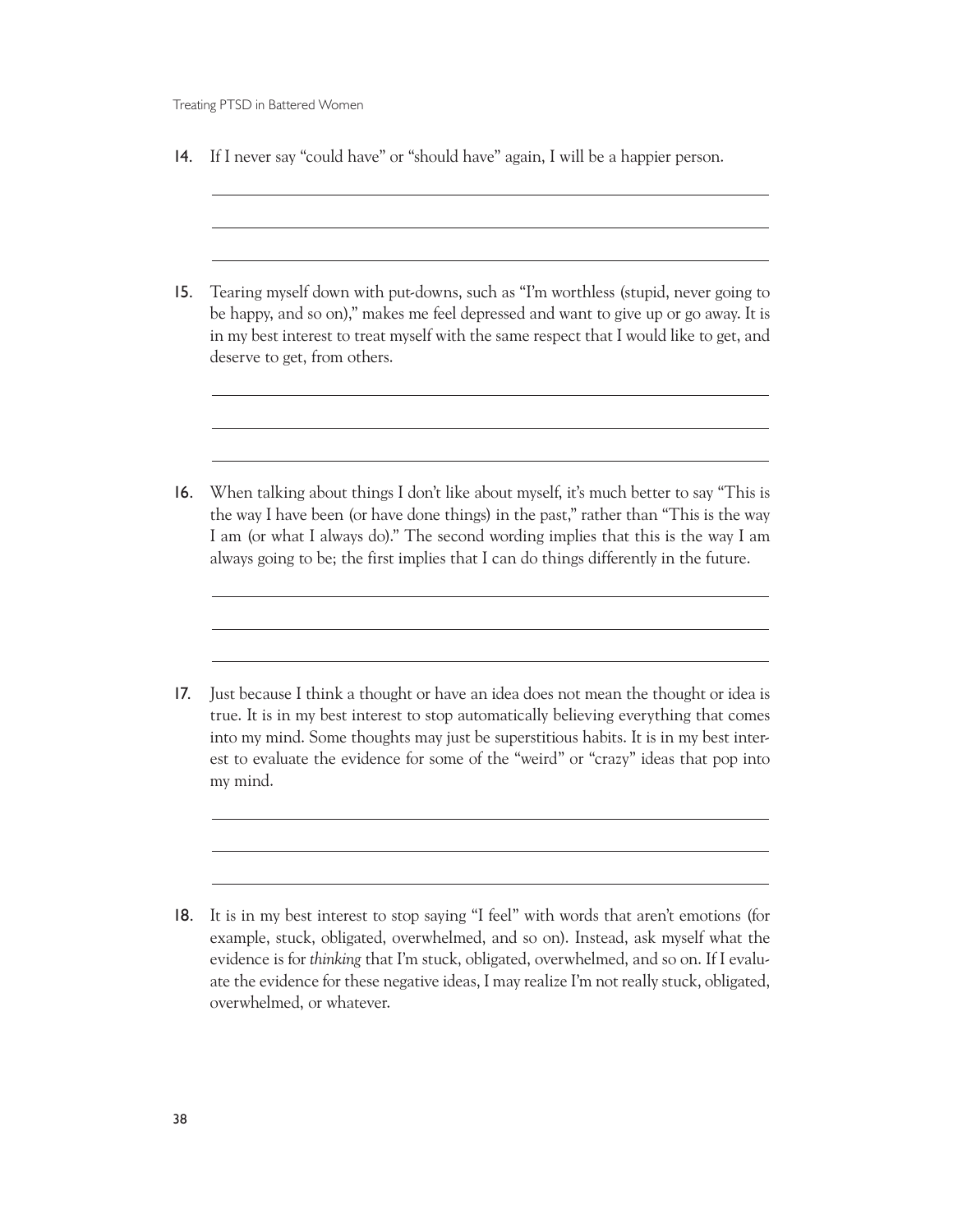| It is in my best interest to stop asking why. Knowing why will not change what hap-<br>pened, and it keeps me stuck in the past.                                             |
|------------------------------------------------------------------------------------------------------------------------------------------------------------------------------|
| I may have been helpless and out of control when I was abused by my partner or as<br>a child, but I am not powerless or out of control now!                                  |
| If I focus on possible solutions to my problems, I may solve them. If I focus on reasons<br>why my problems can't be solved, my problems will only be solved if I get lucky. |
| I am an innocent survivor and am likable and lovable. I also deserve to be happy!                                                                                            |
|                                                                                                                                                                              |

 $\overline{a}$ 

 $\overline{a}$ 

the relationship. This is faulty thinking! If I do something he wants because I "feel sorry" for him, I may be putting his wants above my own (and my children's) best interest. It's important to act in my best interest whether or not I "feel sorry" for him.